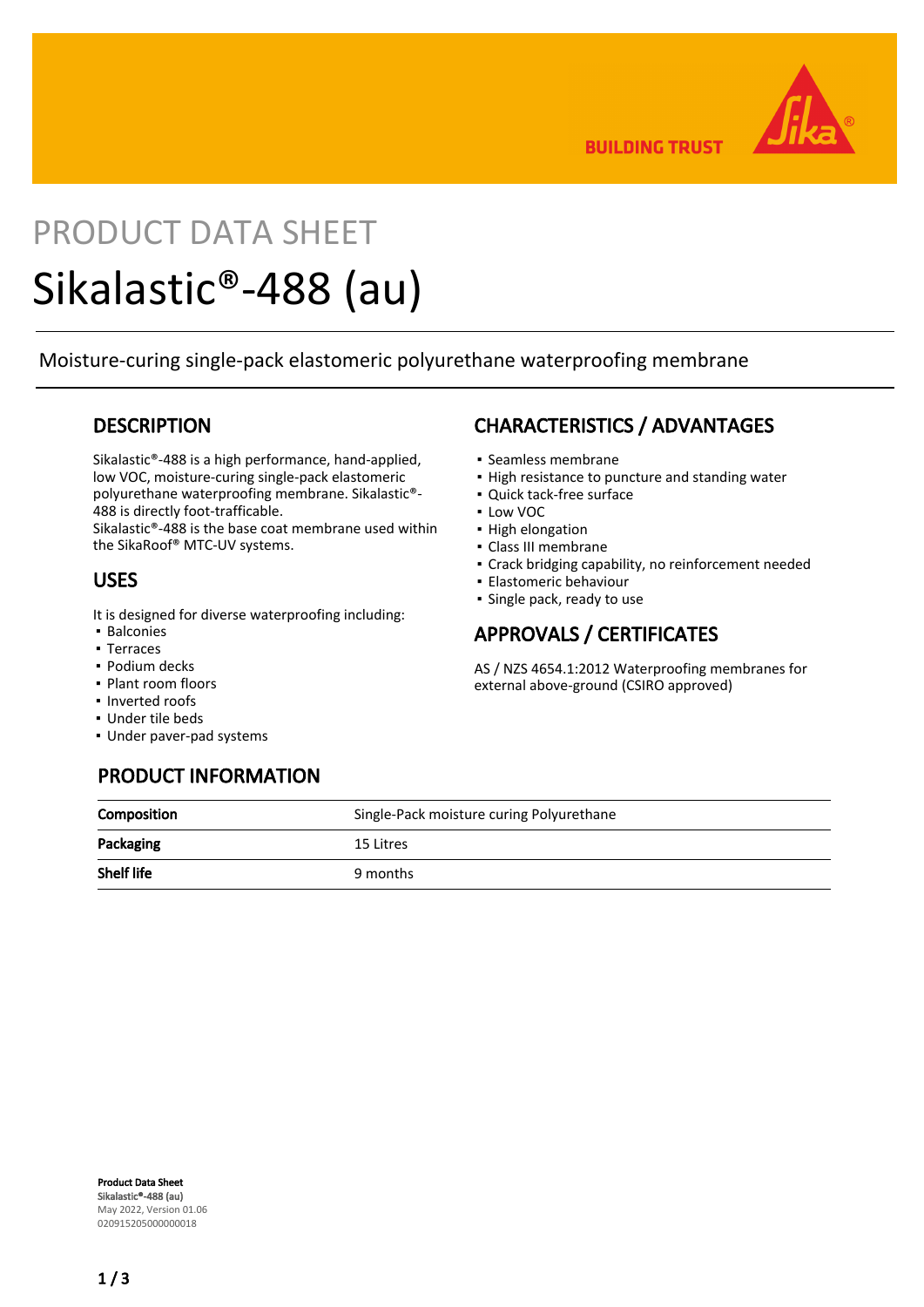| <b>Storage conditions</b>                    | From date of production if stored properly in original, unopened and un-<br>damaged sealed packaging in dry conditions at temperatures between<br>+5°C and +30°C.                                                                                                                                  |
|----------------------------------------------|----------------------------------------------------------------------------------------------------------------------------------------------------------------------------------------------------------------------------------------------------------------------------------------------------|
| Colour                                       | Light Grey                                                                                                                                                                                                                                                                                         |
| Density                                      | 1.30-1.35 ( $g/cm3$ )                                                                                                                                                                                                                                                                              |
| <b>Viscosity</b>                             | 10,000-18000cP@30RPM                                                                                                                                                                                                                                                                               |
| Volatile organic compound (VOC) con-<br>tent | 250g/L                                                                                                                                                                                                                                                                                             |
| <b>Shore A hardness</b>                      | 70 Shore A                                                                                                                                                                                                                                                                                         |
| Tensile strength                             | 6 MPa                                                                                                                                                                                                                                                                                              |
| Tensile strain at break                      | 300%                                                                                                                                                                                                                                                                                               |
| <b>Tear strength</b>                         | 20 kg/cm                                                                                                                                                                                                                                                                                           |
| Service temperature                          | $-20$ to $+80$ oC                                                                                                                                                                                                                                                                                  |
| Dry film thickness                           | SikaRoof® MTC-12 UV<br>1.2mm DFT system-2x coats of 750 micron wet film thickness required<br>SikaRoof® MTC-14 UV<br>1.4mm DFT system-2x coats of 870 micron wet film thickness required<br>SikaRoof® MTC-20 UV<br>2.0mm DFT system-3x coats of 830 micron wet film thickness required             |
| Consumption                                  | SikaRoof® MTC-12 UV<br>1.2mm DFT system- 10m2 per 15L pail<br>SikaRoof® MTC-14 UV<br>1.4mm DFT system-8.6m2 per 15L pail<br>SikaRoof® MTC-20 UV<br>2.0mm DFT system- 6m2 per 15L pail                                                                                                              |
| <b>Relative air humidity</b>                 | Between 20 and 90%                                                                                                                                                                                                                                                                                 |
| Substrate temperature                        | $+5$ to $+35$ oC                                                                                                                                                                                                                                                                                   |
| Substrate moisture content                   | Up to 5%                                                                                                                                                                                                                                                                                           |
| Waiting time to overcoating                  | In normal conditions, Sikalastic®-488 can be recoated with another layer of<br>Sikalastic®-488 after one night and within 2 days. In case of rain or if the<br>recoating interval was exceeded, light abrasion and reactivate this with<br>Sika Thinner C, come back to the substrate by grinding. |

#### BASIS OF PRODUCT DATA

All technical data stated in this Product Data Sheet are based on laboratory tests. Actual measured data may vary due to circumstances beyond our control.

## FURTHER INFORMATION

- Sika Method Statement: SikaRoof® MTC-UV systems
- System Data Sheets: SikaRoof® MTC-12 UV, SikaRoof® MTC-14 UV, SikaRoof® MTC-20 UV

## IMPORTANT CONSIDERATIONS

- Do not install Sikalastic®-488 (au) without the use of a primer.
- Do not apply Sikalastic®-488 (au) when rain is imminent within 8-12 hour period of application.
- Always check dew point before application of Sikalastic®-488 (au).
- Do not dilute/thin Sikalastic®-488 (au) with solvents.
- To avoid outgassing and pinholing, apply Sikalastic®-488 (au) on a declining temperature or out of direct sunlight where possible. Adhere to the substrate temperatures on the PDS.
- **.** If surface is porous, double priming may be required to effectively seal the substrate before application of Sikalastic®-488 (au).
- Do not under apply Sikalastic®-488 (au) as this will impact product performance and may cause premature degradation. Please refer to the SikaRoof® MTC-UV system data sheets for the build-up of each indi-

Product Data Sheet Sikalastic®-488 (au) May 2022, Version 01.06 020915205000000018



**BUILDING TRUST**